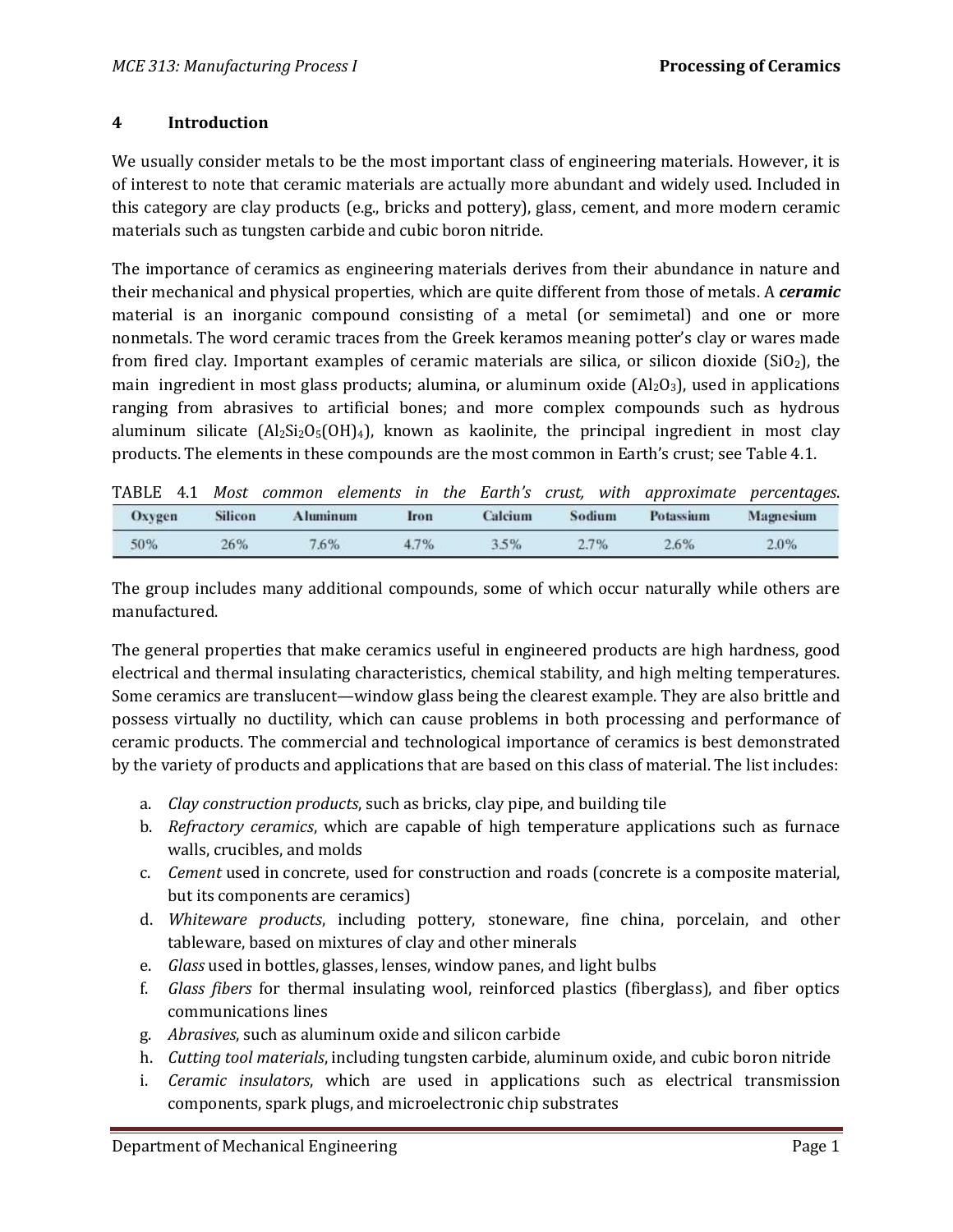For purposes of organization, we classify ceramic materials into three (3) basic types:

(1) Traditional ceramics—silicates used for clay products such as pottery and bricks, common abrasives, and cement;

(2) New ceramics—more recently developed ceramics based on non silicates such as oxides and carbides, and generally possessing mechanical or physical properties that are superior or unique compared to traditional ceramics; and

(3) Glasses—based primarily on silica and distinguished from the other ceramics by their noncrystalline structure. In addition to the three basic types, we have glass ceramics— glasses that have been transformed into a largely crystalline structure by heat treatment.

## **4.1 Structure and Properties of Ceramics**

Ceramic compounds are characterized by covalent and ionic bonding. These bonds are stronger than metallic bonding in metals, which accounts for the high hardness and stiffness but low ductility of ceramic materials. Just as the presence of free electrons in the metallic bond explains why metals are good conductors of heat and electricity, the presence of tightly held electrons in ceramic molecules explains why these materials are poor conductors.

The strong bonding also provides these materials with high melting temperatures, although some ceramics decompose, rather than melt, at elevated temperatures.

Most ceramics take a crystalline structure. The structures are generally more complex than those of most metals. There are several reasons for this. First, ceramic molecules usually consist of atoms that are significantly different in size. Second, the ion charges are often different, as in many of the common ceramics such as  $SiO_2$  and $Al_2O_3$ .Bothof these factors tend to force a more complicated physical arrangement of the atoms in the molecule and in the resulting crystal structure. In addition, many ceramic materials consist of more than two elements, such as  $(Al_2Si_2O_5(OH)_4)$ , also leading to further complexity in the molecular structure. Crystalline ceramics can be single crystals or polycrystalline substances. In the more common second form, mechanical and physical properties are affected by grain size; higher strength and toughness are achieved in the finergrained materials.

Some ceramic materials tend to assume an amorphous structure or glassy phase, rather than a crystalline form. The most familiar example is, of course, glass. Chemically, most glasses consist of fused silica. Variations in properties and colors are obtained by adding other glassy ceramic materials such as oxides of aluminum, boron, calcium, and magnesium.

In addition to these pure glasses, many ceramics that have a crystal structure use the glassy phase as a binder for their crystalline phase.

## **4.1.1 Mechanical Properties**

Ceramic materials are rigid and brittle, exhibiting a stress-strain behavior best characterized as perfectly elastic. As shown in Table 4.2, hardness and elastic modulus for many of the new ceramics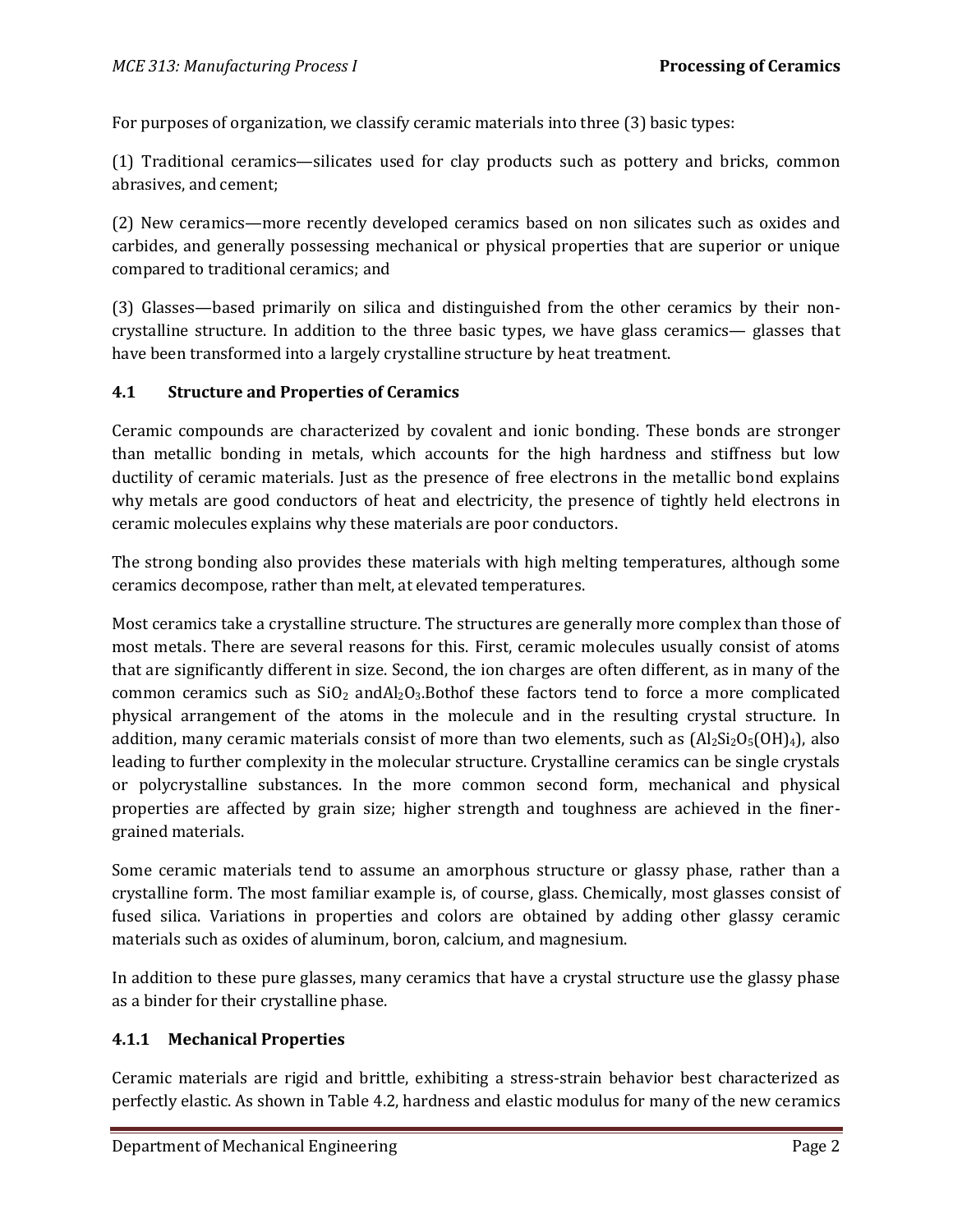are greater than those of metals. Stiffness and hardness of traditional ceramics and glasses are significantly less than for new ceramics.

Theoretically, the strength of ceramics should be higher than that of metals because of their atomic bonding. The covalent and ionic bonding types are stronger than metallic bonding. However, metallic bonding has the advantage that it allows for slip, the basic mechanism by which metals deform plastically when subjected to high stresses. Bonding in ceramics is more rigid and does not permit slip under stress. The inability to slip makes it much more difficult for ceramics to absorb stresses. Yet ceramics contain the same imperfections in their crystal structure as metals vacancies, interstitialcies, displaced atoms, and microscopic cracks. These internal flaws tend to concentrate the stresses, especially when a tensile, bending, or impact loading is involved. As a result of these factors, ceramics fail by brittle fracture under applied stress much more readily than metals. Their tensile strength and toughness are relatively low. Also, their performance is much less predictable due to the random nature of the imperfections and the influence of processing variations, especially in products made of traditional ceramics.

|                           | <b>Hardness</b> | Elastic modulus, E |                     | Specific | <b>Melting Temperature</b> |                           |
|---------------------------|-----------------|--------------------|---------------------|----------|----------------------------|---------------------------|
| <b>Material</b>           | (Vickers)       | Gpa                | $(h/in^2)$          | Gravity  | $^{\circ}C$                | $\mathbf{F}$              |
| Traditional ceramics      |                 |                    |                     |          |                            |                           |
| Brick-fireclay            | <b>NA</b>       | 95                 | $14 \times 10^{6}$  | 23       | <b>NA</b>                  | <b>NA</b>                 |
| Cement, Portland          | <b>NA</b>       | 50                 | $7 \times 10^6$     | 2.4      | <b>NA</b>                  | <b>NA</b>                 |
| Silicon carbide (SiC)     | 2600 HV         | 460                | $68 \times 10^6$    | 3.2      | 27.007 <sup>3</sup>        | 48,927 <sup>a</sup>       |
| New ceramics              |                 |                    |                     |          |                            |                           |
| Alumina $(AI_2O_3)$       | 2200 HV         | 345                | $50 \times 10^{6}$  | 3.8      | 2054                       | <b>CONTRACTOR</b><br>3729 |
| Cubic boron nitride (cBN) | 6000 HV         | <b>NA</b>          | <b>NA</b>           | 2.3      | $30.007$ <sup>*</sup>      | 54,307 <sup>a</sup>       |
| Titanium carbide (TiC)    | 3200 HV         | 300                | $45 \times 10^{6}$  | 4.9      | 3250                       | 5880                      |
| Tungsten carbide (WC)     | 2600 HV         | 700                | $100 \times 10^{6}$ | 15.6     | 2870                       | 5198                      |
| <b>Glass</b>              |                 |                    |                     |          |                            |                           |
| Silica glass $(SiO2)$     | 500 HV          | 69                 | $10 \times 10^{6}$  | 2.2      | $\neg b$                   | $\neg b$                  |

TABLE 4.2: *Selected mechanical and physical properties of ceramic materials.*

NA = Not available or not applicable.

<sup>a</sup>The ceramic material chemically dissociates or, in the case of diamond and graphite, sublimes (vaporizes), rather than melts.

<sup>b</sup>Glass, being noncrystalline, does not melt at a specific melting point. Instead, it gradually exhibits fluid properties with increasing temperature. It becomes liquid at around 1400C (2550F).

The frailties that limit the tensile strength of ceramic materials are not nearly so operative when compressive stresses are applied. Ceramics are substantially stronger in compression than in tension. For engineering and structural applications, designers have learnt to use ceramic components so that they are loaded in compression rather than tension or bending.

Various methods have been developed to strengthen ceramics, nearly all of which have as their fundamental approach the minimization of surface and internal flaws and their effects. These methods include: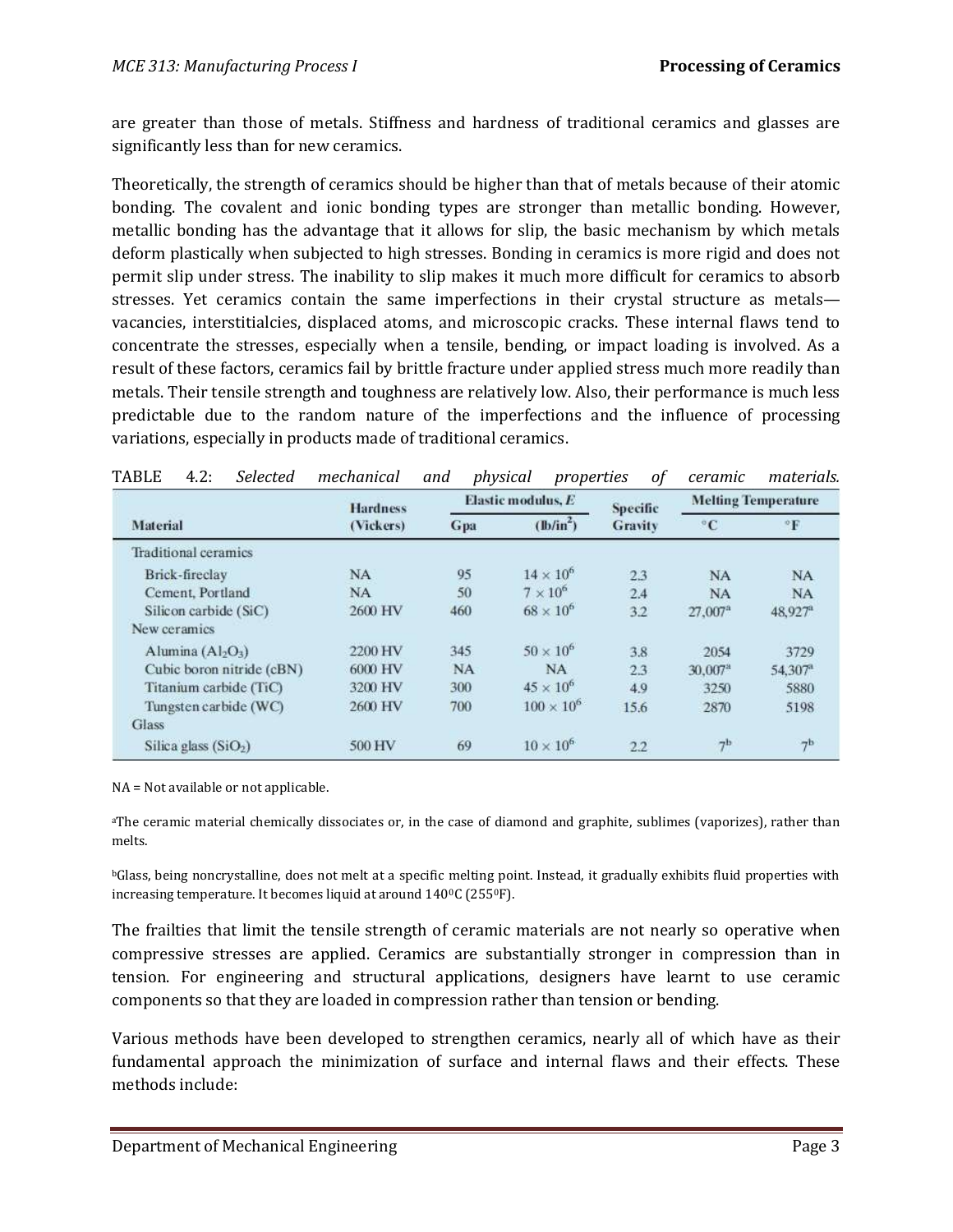(1) making the starting materials more uniform;

(2) decreasing grain size in polycrystalline ceramic products;

(3) minimizing porosity;

(4) introducing compressive surface stresses, for example, through application of glazes with low thermal expansions, so that the body of the product contracts after firing more than the glaze, thus putting the glaze in compression;

(5) using fiber reinforcement; and

(6) heat treatments, such as quenching alumina from temperatures in the slightly plastic region to strengthen it.

## **4.1.2 Physical Properties**

Most ceramic materials are lighter than metals and heavier than polymers. Melting temperatures are higher than for most metals, some ceramics preferring to decompose rather than melt.

Electrical and thermal conductivities of most ceramics are lower than for metals; but the range of values is greater, permitting some ceramics to be used as insulators while others are electrical conductors. Thermal expansion coefficients are somewhat less than for the metals, but the effects are more damaging in ceramics because of their brittleness. Ceramic materials with relatively high thermal expansions and low thermal conductivities are especially susceptible to failures of this type, which result from significant temperature gradients and associated volumetric changes in different regions of the same part. The terms thermal shock and thermal cracking are used in connection with such failures.

### **4.2 Traditional Ceramics**

These materials are based on mineral silicates, silica, and mineral oxides. The primary products are fired clay (pottery, tableware, brick, and tile), cement, and natural abrasives such as alumina. These products, and the processes used to make them, date back thousands of years. Glass is also a silicate

### **4.2.1 Raw Materials**

Mineral silicates, such as clays of various compositions, and silica, such as quartz, are among the most abundant substances in nature and constitute the principal raw materials for traditional ceramics. These solid crystalline compounds have been formed and mixed in the Earth's crust over billions of years by complex geological processes.

The clays are the raw materials used most widely in ceramics. They consist of fine particles of hydrous aluminum silicate that become a plastic substance that is formable and moldable when mixed with water. The most common clays are based on the mineral kaolinite  $(Al_2Si_2O_5(OH)_4)$ . Other clay minerals vary in composition, both in terms of proportions of the basic ingredients and through additions of other elements such as magnesium, sodium, and potassium.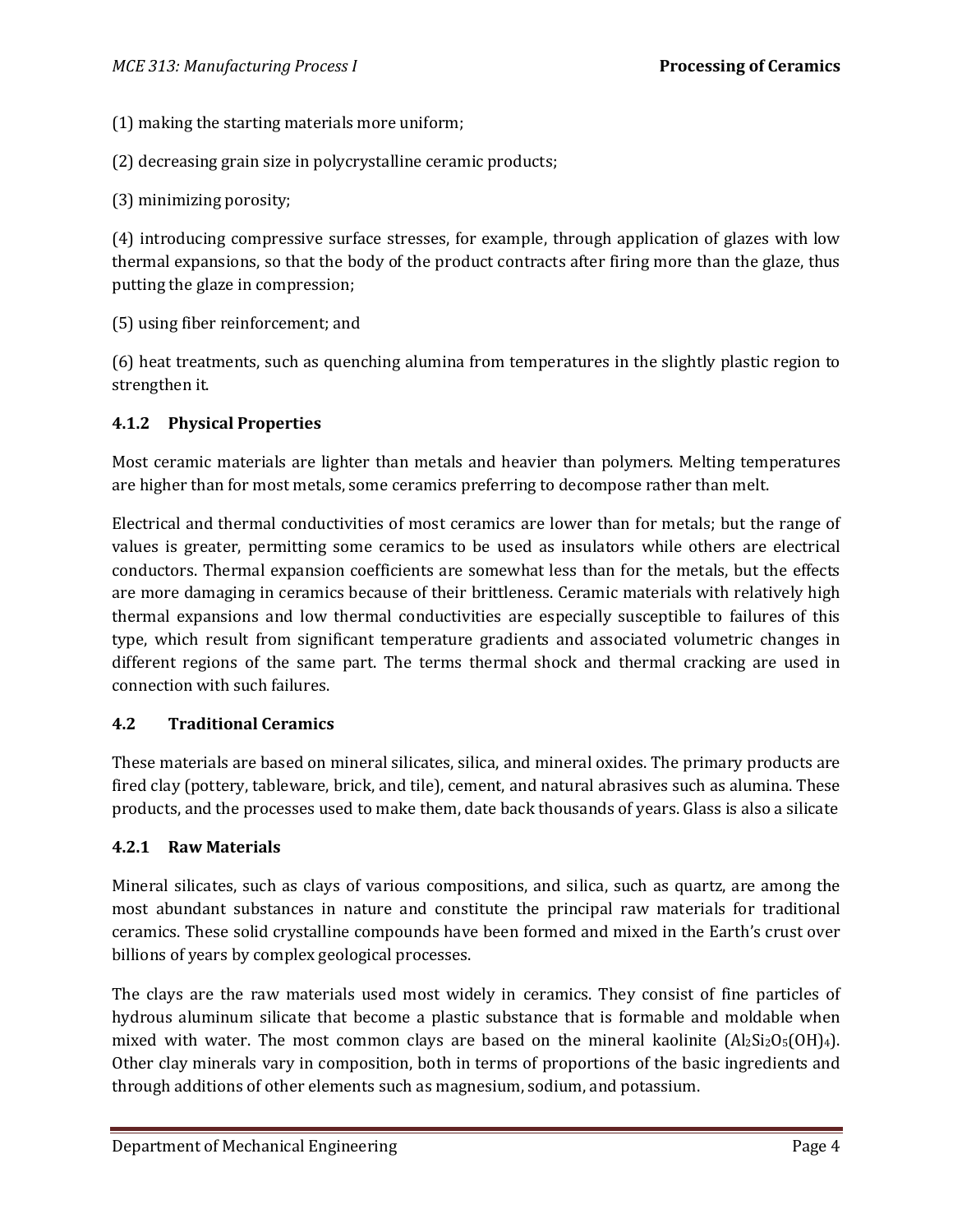Besides its plasticity when mixed with water, a second characteristic of clay that makes it so useful is that it fuses into a dense, strong material when heated to a sufficiently elevated temperature. The heat treatment is known as firing. Suitable firing temperatures depend on clay composition. Thus, clay can be shaped while wet and soft, and then fired to obtain the final hard ceramic product.

Silica  $(SiO<sub>2</sub>)$  is another major raw material for the traditional ceramics. It is the principal component in glass, and an important ingredient in other ceramic products including whiteware, refractories, and abrasives. Silica is available naturally in various forms, the most important of which is quartz. The main source of quartz is sandstone. The abundance of sandstone and its relative ease of processing means that silica is low in cost; it is also hard and chemically stable. These features account for its widespread use in ceramic products. It is generally mixed in various proportions with clay and other minerals to achieve the appropriate characteristics in the final product. Feldspar is one of the other minerals often used. Feldspar refers to any of several crystalline minerals that consist of aluminum silicate combined with either potassium, sodium, calcium, or barium. The potassium blend, for example, has the chemical composition KAlSi3O8. Mixtures of clay, silica, and feldspar are used to make stoneware, china, and other tableware.

Still another important raw material for traditional ceramics is alumina. Most alumina is processed from the mineral bauxite, which is an impure mixture of hydrous aluminum oxide and aluminum hydroxide plus similar compounds of iron or manganese. Bauxite is also the principal ore in the production of aluminum metal. A purer but less common form of  $Al_2O_3$  is the mineral corundum, which contains alumina in massive amounts. Slightly impure forms of corundum crystals are the colored gemstones sapphire and ruby. Alumina ceramic is used as an abrasive in grinding wheels and as a refractory brick in furnaces.

Silicon carbide, also used as an abrasive, does not occur as a mineral. Instead, it is produced by heating mixtures of sand (source of silicon) and coke (carbon) to a temperature of around 2200 °C  $(4000\text{°F})$ , so that the resulting chemical reaction forms SiC and carbon monoxide.

# **4.2.2 Traditional Ceramic Products**

The minerals discussed above are the ingredients for a variety of ceramic products. We organize our coverage here by major categories of traditional ceramic products. A summary of these products, and the raw materials and ceramics out of which they are made, is presented in Table 4.3.

**Pottery and Tableware:** This category is one of the oldest, dating back thousands of years; yet it is still one of the most important. It includes tableware products that we all use: earthenware, stoneware, and china. The raw materials for these products are clay usually combined with other minerals such as silica and feldspar.

*Earthenware:* It is the least refined of the group; it includes pottery and similar articles made in ancient times. Earthenware is relatively porous and is often glazed. Glazing involves application of a surface coating, usually a mixture of oxides such as silica and alumina, to make the product less pervious to moisture and more attractive to the eye.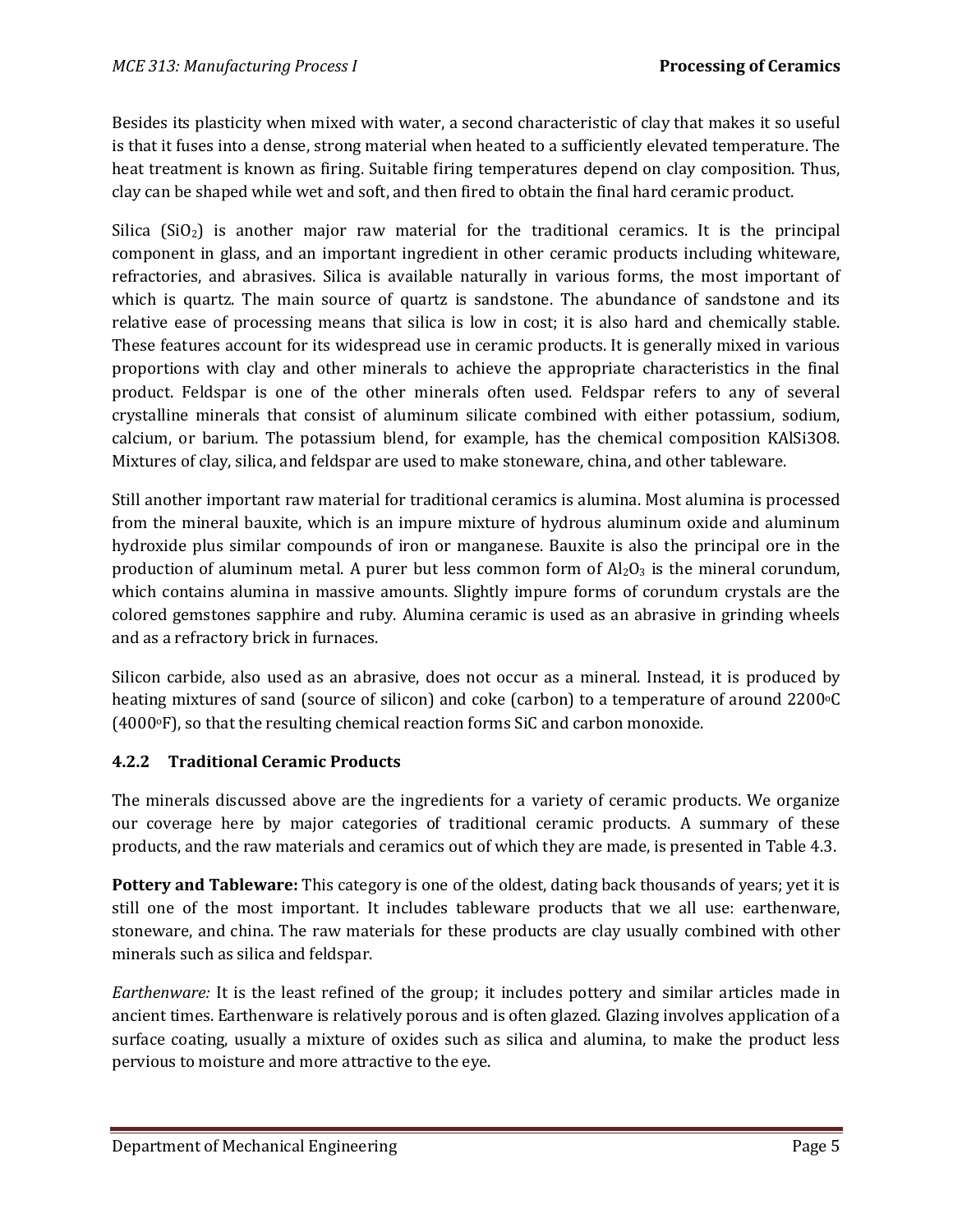*Stoneware:* It has lower porosity than earthenware, resulting from closer control of ingredients and higher firing temperatures. China is fired at even higher temperatures, which produces the translucence in the finished pieces that characterize their fine quality. The reason for this is that much of the ceramic material has been converted to the glassy (vitrified) phase, which is relatively transparent compared to the polycrystalline form.

**Brick and Tile:** Building brick, clay pipe, unglazed roof tile, and drain tile are made from various low-cost clays containing silica and gritty matter widely available in natural deposits.

These products are shaped by pressing (molding) and firing at relatively low temperatures.

**Refractories:** Refractory ceramics, often in the form of bricks, are critical in many industrial processes that require furnaces and crucibles to heat and/or melt materials.

The useful properties of refractory materials are high temperature resistance, thermal insulation, and resistance to chemical reaction with the materials (usually molten metals) being heated. As we have mentioned, alumina is often used as a refractory ceramic, together with silica. Other refractory materials include magnesium oxide (MgO) and calcium oxide (CaO).

**Abrasives:** Traditional ceramics used for abrasive products, such as grinding wheels and sandpaper, are alumina and silicon carbide. Although SiCis the harder material (hardness of SiC is 2600 HV vs. 2200 HV for alumina), the majority of grinding wheels are based on.

| Product                   | <b>Principal Chemistry</b>                                                                          | <b>Minerals and Raw Materials</b> |  |  |
|---------------------------|-----------------------------------------------------------------------------------------------------|-----------------------------------|--|--|
| Pottery, tableware        | $\mathrm{Al}_2\mathrm{Si}_2\mathrm{O}_5(OH)_4$ , $\mathrm{SiO}_2$ , KAI $\mathrm{Si}_3\mathrm{O}_8$ | $Clay + silica + feldspar$        |  |  |
| Porcelain                 | $Al_2Si_2O_5(OH)_4$ , $SiO_2$ , KAl $Si_3O_8$                                                       | $Clay + silica + feldspar$        |  |  |
| Brick, tile               | $Al_2$ Si <sub>2</sub> O <sub>5</sub> (OH) <sub>4</sub> , SiO <sub>2</sub> plus fine stones         | $Clay + silica + other$           |  |  |
| Refractory                | $Al_2O_3$ , SiO <sub>2</sub> Others: MgO, CaO                                                       | Alumina and silica                |  |  |
| Abrasive: silicon carbide | SiC.                                                                                                | $Silica + coke$                   |  |  |
| Abrasive: aluminum oxide  | $Al_2O_3$                                                                                           | Bauxite or alumina                |  |  |

TABLE 4.3: S*ummary of traditional ceramic products.*

## **4.3 Glass**

The term glass is somewhat confusing because it describes a state of matter as well as a type of ceramic. As a state of matter, the term refers to an amorphous, or noncrystalline, structure of a solid material. The glassy state occurs in a material when insufficient time is allowed during cooling from the molten condition for the crystalline structure to form. It turns out that all three categories of engineering materials (metals, ceramics, and polymers) can assume the glassy state, although the circumstances for metals to do so are quite rare.

As a type of ceramic, glass is an inorganic, nonmetallic compound (or mixture of compounds) that cools to a rigid condition without crystallizing; it is a ceramic that is in the glassy state as a solid material.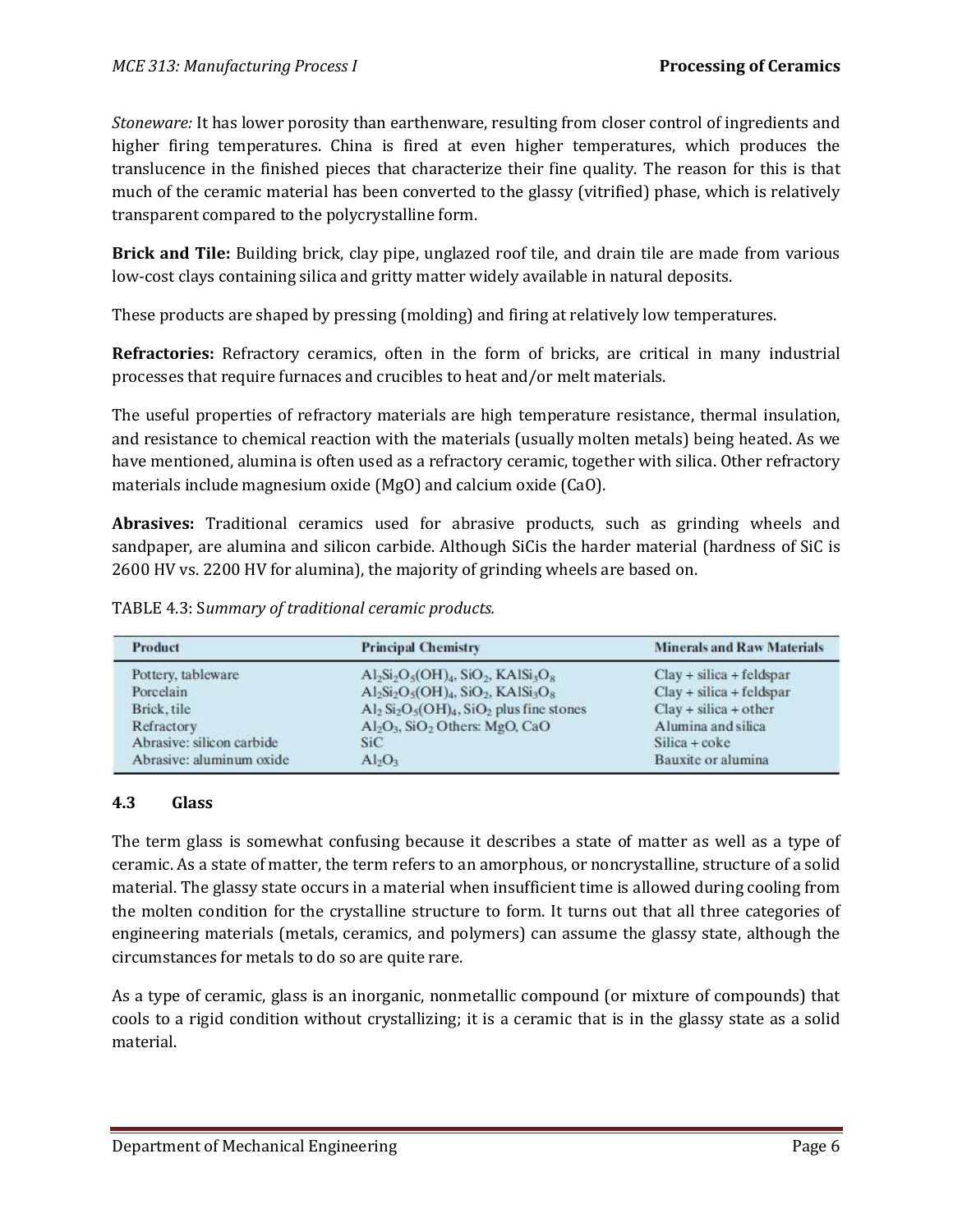## **4.3.1 Chemistry and Properties of Glass**

The principal ingredient in virtually all glasses is silica, most commonly found as the mineral quartz in sandstone and silica sand. Quartz occurs naturally as a crystalline substance; but when melted and then cooled, it forms vitreous silica. Silica glass has a very low thermal expansion coefficient and is therefore quite resistant to thermal shock. These properties are ideal for elevated temperature applications; accordingly, Pyrex and chemical glassware designed for heating are made with high proportions of silica glass.

In order to reduce the melting point of glass for easier processing, and to control properties, the composition of most commercial glasses includes other oxides as well as silica. Silica remains as the main component in these glass products, usually comprising 50% to 75%of total chemistry. The reason SiO2 is used so widely in these compositions is because it is the best glass former. It naturally transforms into a glassy state upon cooling from the liquid, whereas most ceramics crystallize upon solidification.

## **4.3.2 Glass Products**

Following is a list of the major categories of glass products. We examine the roles played by the different ingredients in Table 4.4 as we discuss these products.

**Window Glass:** This glass is represented by two chemistries in Table 4.4: (1) soda-lime glass and (2) window glass. The soda-lime formula dates back to the glass-blowing industry of the 1800s and earlier. It was (and is) made by mixing soda (Na<sub>2</sub>O) and lime (CaO) with silica (SiO<sub>2</sub>) as the major ingredient. The blending of ingredients has evolved empirically to achieve a balance between avoiding crystallization during cooling and achieving chemical durability of the final product. Modern window glass and the techniques for making it have required slight adjustments in composition and closer control over its variation. Magnesia (MgO) has been added to help reduce devitrification.

**Containers:** In previous times, the same basic soda-lime composition was used for manual glassblowing to make bottles and other containers. Modern processes for shaping glass containers cool the glassmore rapidly than older methods. Also, the importance of chemical stability in container glass is better understood today. Resulting changes in composition have attempted to optimize the proportions of lime (CaO) and soda (Na<sub>2</sub>O<sub>3</sub>). Lime promotes fluidity. It also increases devitrification, but since cooling is more rapid, this effect is not as important as in prior processing techniques with slower cooling rates. Soda reduces chemical instability and solubility of the container glass.

**Light Bulb Glass**: Glass used in light bulbs and other thin glass items (e.g., drinking glasses, Christmas ornaments) is high in soda and low in lime; it also contains small amounts of magnesia and alumina. The chemistry is dictated largely by the economics of large volumes involved in light bulb manufacture. The raw materials are inexpensive and suited to the continuous melting furnaces used today.

**Laboratory Glassware:** These products include containers for chemicals (e.g., flasks, beakers, glass tubing). The glass must be resistant to chemical attack and thermal shock. Glass that is high in silica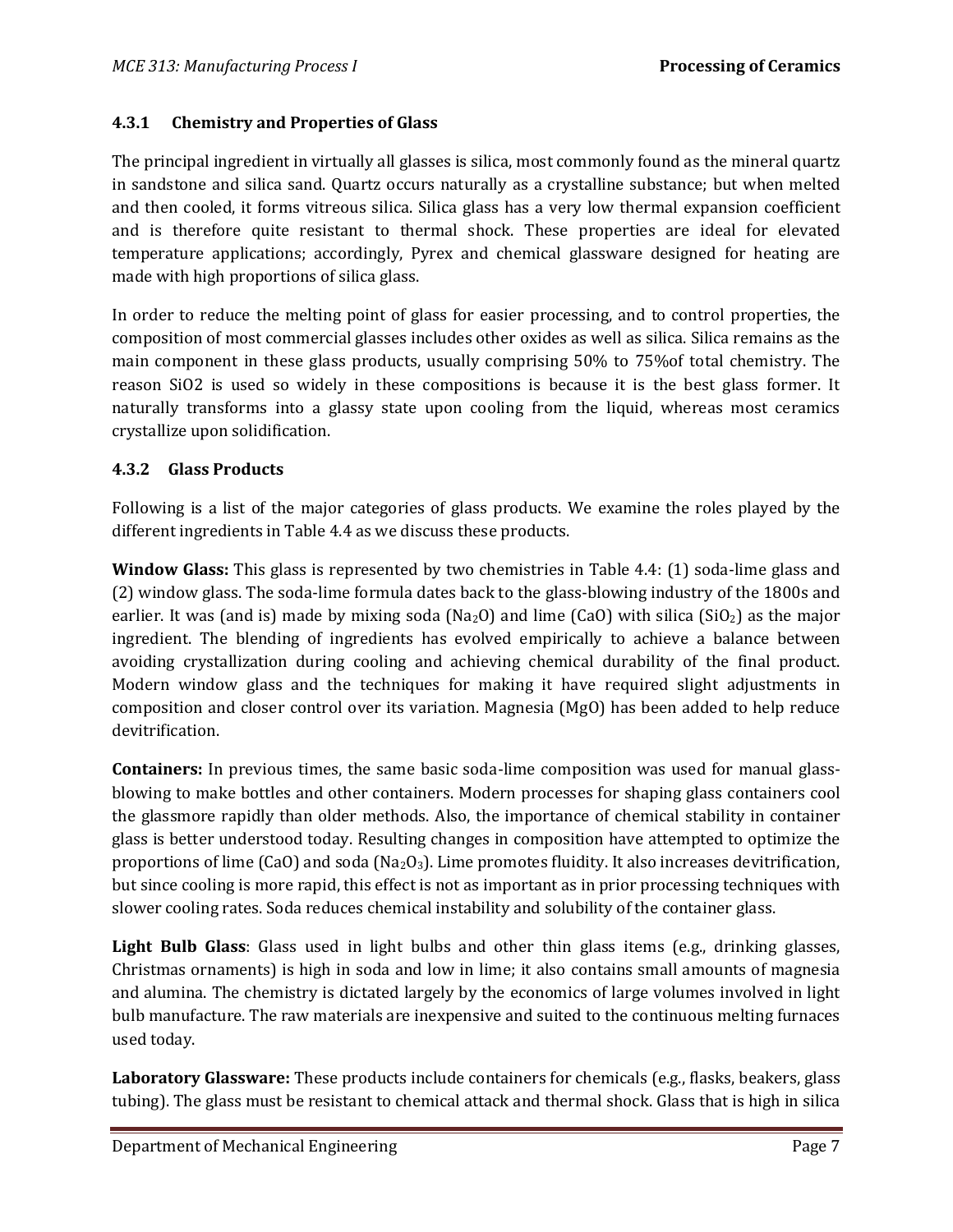is suitable because of its low thermal expansion. The trade name ''Vicor'' is used for this high-silica glass. This product is very insoluble in water and acids.

Additions of boric oxide also produce a glass with low coefficient of thermal expansion, so some glass for laboratory ware containsB2O3 in amounts of around 13%.The trade name ''Pyrex'' is used for the borosilicate glass developed by the Corning Glass Works. Both Vicor and Pyrex are included in our listing as examples of this product category.

**Glass Fibers:** Glass fibers are manufactured for a number of important applications, including fiberglass reinforced plastics, insulation wool, and fiber optics. The compositions vary according to function. The most commonly used glass reinforcing fibers in plastics are E-glass. It is high in CaO and  $Al_2O_3$  content, it is economical, and it possesses good tensile strength in fiber form. Another glass fiber material is S-glass, which has higher strength but is not as economical as E-glass. Compositions are indicated in our table.

Insulating fiberglass wool can be manufactured from regular soda-lime-silica glasses. The glass product for fiber optics consists of a long, continuous core of glass with high refractive index surrounded by a sheath of lower refractive glass. The inside glass must have a very high transmittance for light in order to accomplish long distance communication.

**Optical Glasses:** Applications for these glasses include lenses for eyeglasses and optical instruments such as cameras, microscopes, and telescopes. To achieve their function, the glasses must have different refractive indices, but each lens must be homogenous in composition. Optical glasses are generally divided into: crowns and flints. Crown glass has a low index of refraction, while flint glass contains lead oxide (PbO) that gives it a high index of refraction.

# **4.3.3 Glass-Ceramics**

Glass-ceramics are a class of ceramic material produced by conversion of glass into a polycrystalline structure through heat treatment. The proportion of crystalline phase in the final product typically ranges between 90% and 98%,with the remainder being unconverted vitreous material. Grain size is usually between 0.1 and 1.0 mm (4 and 40 m-in), significantly smaller than the grain size of conventional ceramics. This fine crystal microstructure makes glass-ceramics much stronger than the glasses from which they are derived. Also, due to their crystal structure, glassceramics are opaque (usually gray or white) rather than clear.

The processing sequence for glass-ceramics is as follows:

(1) The first step involves heating and forming operations used in glassworking to create the desired product geometry. Glass shaping methods are generally more economical than pressing and sintering to shape traditional and new ceramics madefrom powders.

(2)The product is cooled.

(3) The glass is reheated to a temperature sufficient to cause a dense network of crystal nuclei to form throughout the material. It is the high density of nucleation sites that inhibits grain growth of individual crystals, thus leading ultimately to the fine grain size in the glass-ceramic material. The